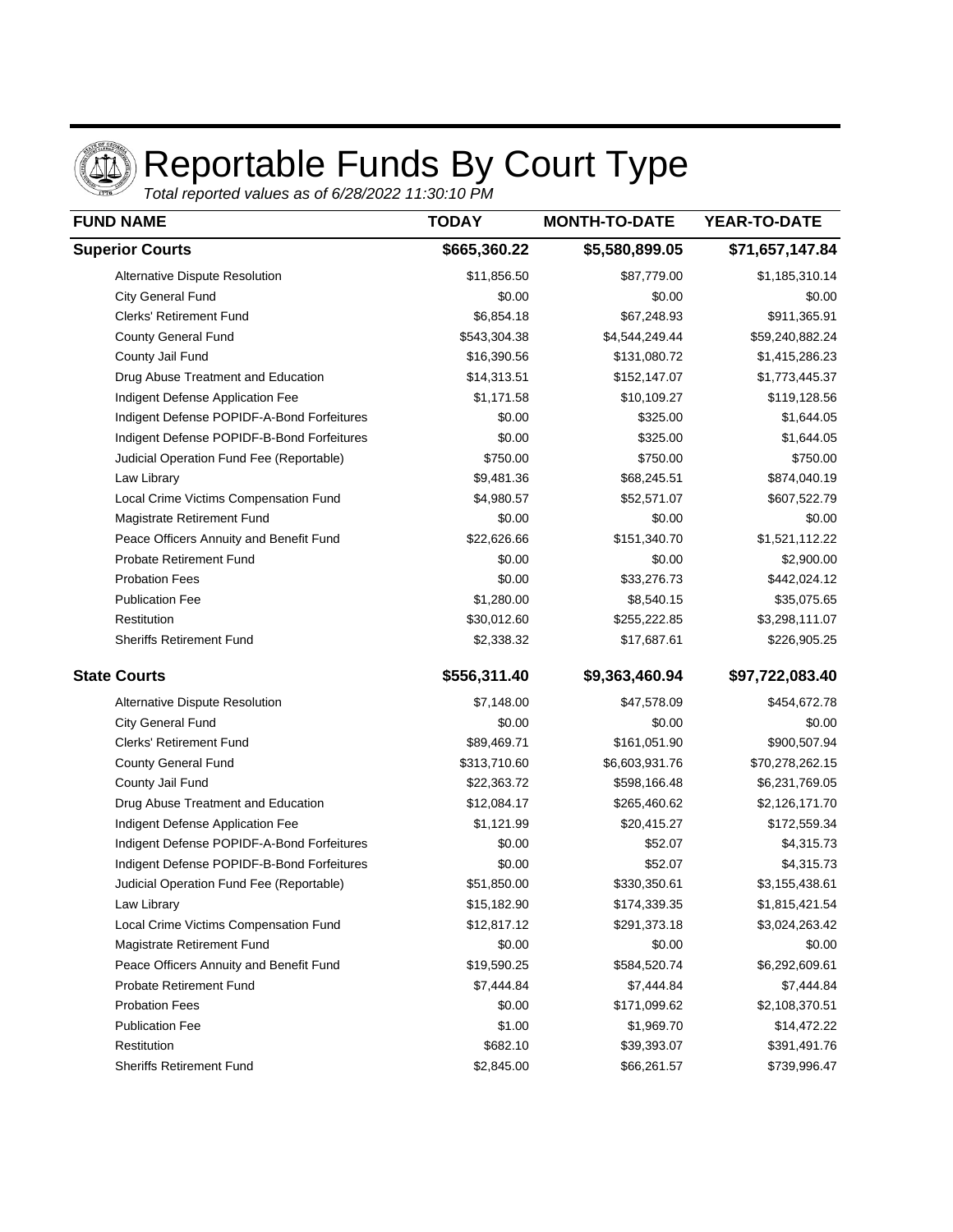| <b>Probate Courts</b>                      | \$133,455.71 | \$5,962,049.16  | \$71,431,603.29  |
|--------------------------------------------|--------------|-----------------|------------------|
| Alternative Dispute Resolution             | \$548.00     | \$45,423.00     | \$467,265.92     |
| City General Fund                          | \$0.00       | \$0.00          | \$226,339.02     |
| <b>Clerks' Retirement Fund</b>             | \$0.00       | \$31.00         | \$271.00         |
| County General Fund                        | \$104,770.84 | \$4,952,168.33  | \$59,338,356.71  |
| County Jail Fund                           | \$7,618.48   | \$253,966.36    | \$2,984,911.91   |
| Drug Abuse Treatment and Education         | \$918.17     | \$56,769.43     | \$681,560.61     |
| Indigent Defense Application Fee           | \$0.00       | \$650.00        | \$10,038.31      |
| Indigent Defense POPIDF-A-Bond Forfeitures | \$0.00       | \$0.00          | \$184.64         |
| Indigent Defense POPIDF-B-Bond Forfeitures | \$0.00       | \$0.00          | \$184.64         |
| Judicial Operation Fund Fee (Reportable)   | \$0.00       | \$0.00          | \$0.00           |
| Law Library                                | \$2,184.00   | \$88,034.03     | \$1,014,272.75   |
| Local Crime Victims Compensation Fund      | \$3,796.81   | \$126,558.45    | \$1,513,096.62   |
| Magistrate Retirement Fund                 | \$0.00       | \$0.00          | \$0.00           |
| Peace Officers Annuity and Benefit Fund    | \$9,102.35   | \$270,234.14    | \$3,200,172.57   |
| <b>Probate Retirement Fund</b>             | \$2,984.60   | \$125,436.98    | \$1,478,075.57   |
| <b>Probation Fees</b>                      | \$0.00       | \$8,096.19      | \$112,254.94     |
| <b>Publication Fee</b>                     | \$0.00       | \$425.00        | \$6,708.73       |
| Restitution                                | \$1,114.00   | \$2,246.79      | \$15,336.66      |
| <b>Sheriffs Retirement Fund</b>            | \$418.46     | \$32,009.46     | \$382,572.69     |
| <b>Municipal Courts</b>                    | \$778,742.55 | \$10,354,604.57 | \$141,405,105.61 |
| Alternative Dispute Resolution             | \$0.00       | \$7,190.00      | \$76,060.00      |
| City General Fund                          | \$630,601.19 | \$7,218,246.09  | \$106,652,758.51 |
| <b>Clerks' Retirement Fund</b>             | \$0.00       | \$0.00          | \$378.02         |
| County General Fund                        | \$0.00       | \$1,163,117.72  | \$9,495,180.53   |
| County Jail Fund                           | \$37,714.07  | \$533,013.52    | \$6,402,720.60   |
| Drug Abuse Treatment and Education         | \$13,888.91  | \$144,600.26    | \$1,636,643.90   |
| Indigent Defense Application Fee           | \$0.00       | \$1,685.03      | \$14,308.50      |
| Indigent Defense POPIDF-A-Bond Forfeitures | \$0.00       | \$35.55         | \$77.05          |
| Indigent Defense POPIDF-B-Bond Forfeitures | \$0.00       | \$35.55         | \$77.05          |
| Judicial Operation Fund Fee (Reportable)   | \$0.00       | \$0.00          | \$0.00           |
| Law Library                                | \$608.07     | \$55,967.55     | \$457,381.90     |
| Local Crime Victims Compensation Fund      | \$27,750.74  | \$364,366.16    | \$5,068,001.29   |
| Magistrate Retirement Fund                 | \$0.00       | \$0.00          | \$0.00           |
| Peace Officers Annuity and Benefit Fund    | \$65,693.61  | \$823,787.81    | \$11,257,888.45  |
| <b>Probate Retirement Fund</b>             | \$0.00       | \$0.00          | \$0.00           |
| <b>Probation Fees</b>                      | \$2,485.96   | \$27,622.03     | \$222,134.50     |
| <b>Publication Fee</b>                     | \$0.00       | \$550.08        | \$2,850.49       |
| Restitution                                | \$0.00       | \$100.00        | \$7,716.07       |
| <b>Sheriffs Retirement Fund</b>            | \$0.00       | \$14,287.22     | \$110,928.75     |
| <b>Magistrate Courts</b>                   | \$298,425.52 | \$2,831,612.76  | \$32,938,550.96  |
| Alternative Dispute Resolution             | \$42,199.00  | \$303,987.00    | \$3,439,575.00   |
| City General Fund                          | \$0.00       | \$0.00          | \$0.00           |
| <b>Clerks' Retirement Fund</b>             | \$12,108.00  | \$37,637.00     | \$442,187.50     |
| County General Fund                        | \$189,317.52 | \$2,124,356.63  | \$24,702,209.72  |
| County Jail Fund                           | \$0.00       | \$18,180.43     | \$196,786.61     |
| Drug Abuse Treatment and Education         | \$0.00       | \$7,048.00      | \$13,466.62      |